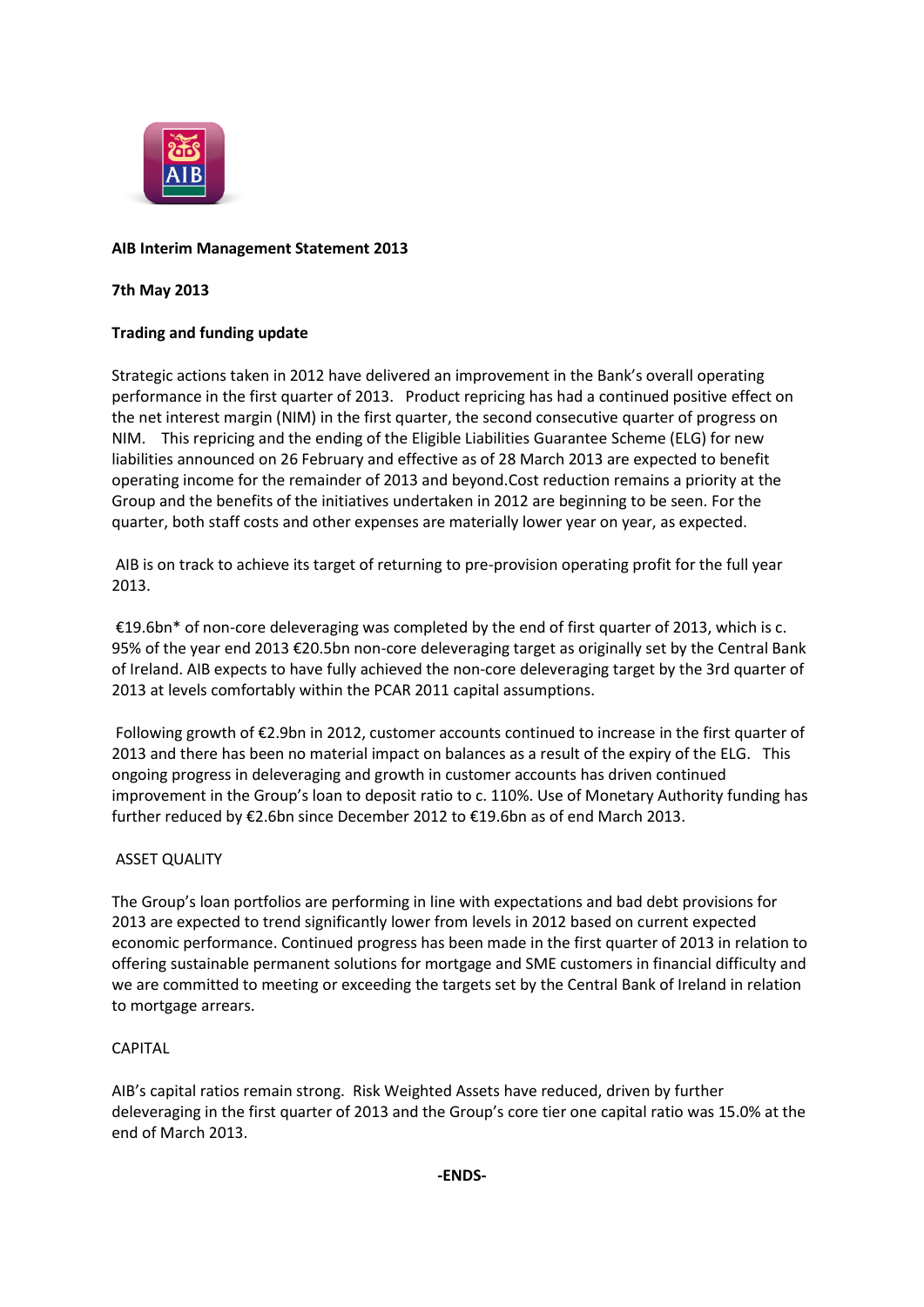\*Includes assets traded but not settled at end of March 2013

#### *For further information, please contact:*

Enda Johnson Head of Corporate Affairs & Strategy AIB Bankcentre Ballsbridge Dublin 4 Tel: +353-1-77 26010

Niamh Hennessy Media Relations Manager AIB Bankcentre Ballsbridge Dublin 4 Tel: +353-1-77 21382

Forward Looking Statements

Important Notice

This interim management statement should be considered in parallel with AIB's Annual Financial Report for 2012, a copy of which including full disclosures and notes to the financial statements can be found at the following link:

#### www.aib.ie/investorrelations

A number of statements in this interim management statement are not be based on historical fact but are "forward-looking statements" within the meaning of Section 27A of the US Securities Act of 1933 (as amended) and Section 21E of the US Securities Exchange Act of 1934 (as amended), with respect to the financial condition, results of operations and business of the Group and certain of the plans and objectives of the Group. In particular, among other statements, with regard to management objectives, trends in results of operations, margins, risk management, competition and the impact of changes in International Financial Reporting Standards are forward-looking in nature. These forward-looking statements can be identified by the fact that they do not relate only to historical or current facts. Forward-looking statements sometimes use words such as 'aim', 'anticipate', 'target', 'expect', 'estimate', 'intend', 'plan', 'goal', 'believe', 'may', 'could', 'will', 'seek', 'continue', 'should', 'assume', or other words of similar meaning. Examples of forward-looking statements include among others, statements regarding the Group's future financial position, income growth, loan losses, business strategy, projected costs, capital ratios, estimates of capital expenditures, and plans and objectives for future operations. Because such statements are inherently subject to risks and uncertainties, actual results may differ materially from those expressed or implied by such forward-looking information. By their nature, forward-looking statements involve risk and uncertainty because they relate to events and depend on circumstances that will occur in the future. There are a number of factors that could cause actual results and developments to differ materially from those expressed or implied by these forward-looking statements. These 'Risk factors' include, but are not limited to the Group's access to funding and liquidity which is adversely affected by the financial instability within the Eurozone, contagion risks